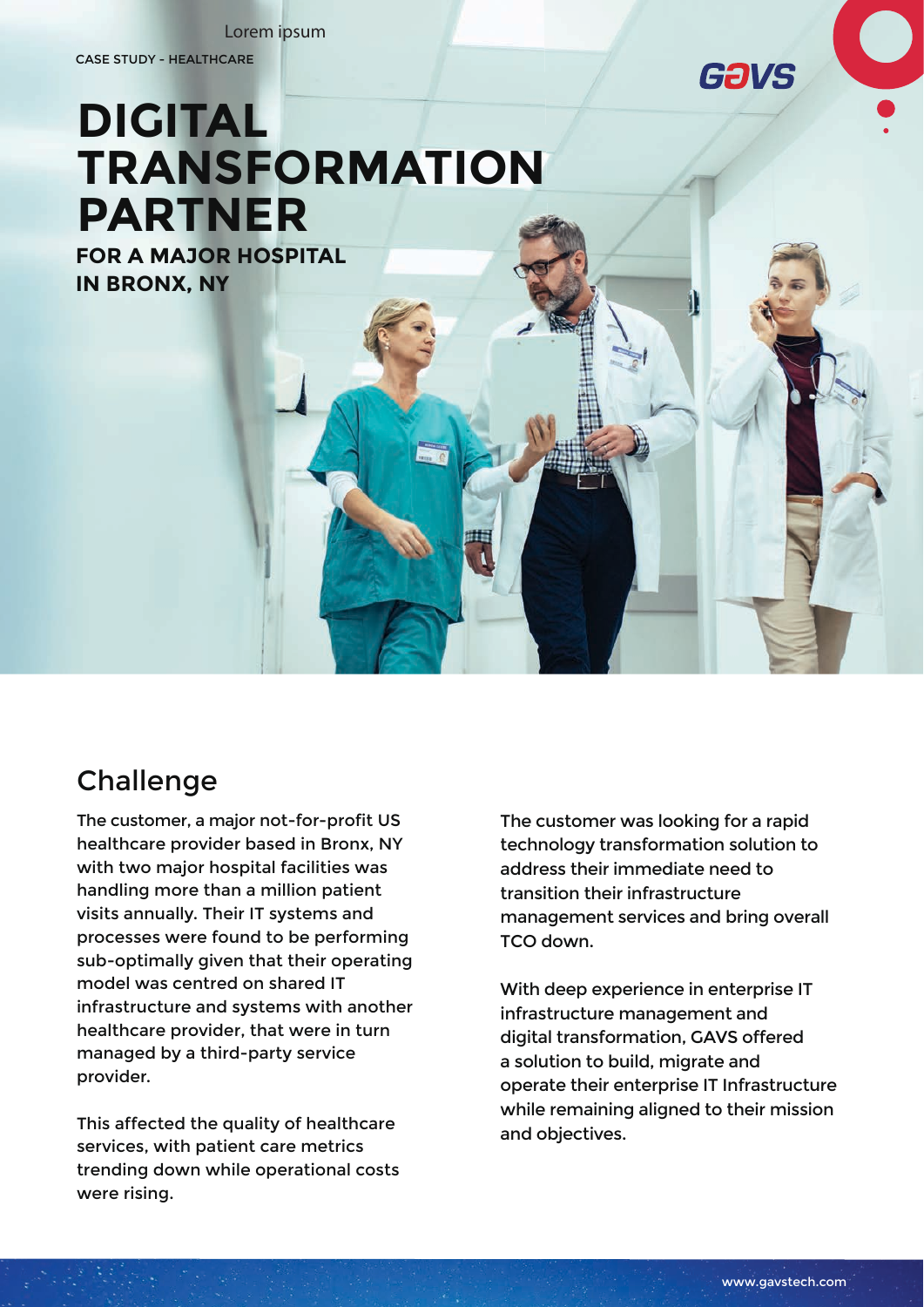

### Solution

As a technology partner of choice for over 10 years, GAVS' approach was to assess, plan, design, and implement scalable and secure IT transformation solutions aligned with the customer's strategic objectives. GAVS kickstarted the engagement with managed infrastructure services, and followed it with successful colocation migration, application support, and organization wide network revamp in the subsequent years. As part of digital transformation, GAVS also successfully implemented Data Center as a Service, robust security, storage updates, and more.

#### Solution Highlights:

- **AI-enabled 24x7 IT managed support** driven by SLAs & outcomes across:
	- Service Desk Support
	- Desk Side Support
	- Data Center Management
	- Security Operations
	- Clinical Application Support
	- Application Development & Support
	- **Server Infrastructure Design, Deployment,** Management
	- Network Infrastructure Design, Deployment, Management
	- Managed Print Services

2

- Data Center as a Service (DCaaS)
- Desktop as a Service (DaaS)
- Digitalization and Cloud Transformation
- **Data center migrated** to a co-located space in 6 weeks, with our risk mitigation transition model
- **Server footprint consolidated** from 150 to 90 servers, while migrating over 130TB of patient data seamlessly, by formulating and implementing a well-defined server virtualization strategy
- IT infrastructure services **provisioned through DCaaS,** and other infrastructure components **consolidated through 'as-a-service' offerings,** by leveraging our hyper converged infrastructure solution
- **DaaS** provided to enhance caregiver-patient interactions by implementing Virtual Desktop Infrastructure (VDI) using **GAVS' zDesk platform**
- An organization wide **network revamp** executed, and optimized solution provided to improve bandwidth utilization and availability, while reducing costs
- Single pane of glass **executive dashboard** deployed to monitor applications and infra across locations through **AIOps platform ZIFTM**
- ITIL V3 compliant **24x7 service desk** deployed, focused on enabling faster response/resolution of incidents, while driving cost reduction and shift left through our **proprietary automation platform**
- Effective management of service requests/calls through streamlined incident management
- Constant feedback provided to users on ticket status through coordination with various teams
- Regular follow-ups with users/support technicians on unresolved tickets
- Knowledge Management System implemented, and routine refresh & update processes enabled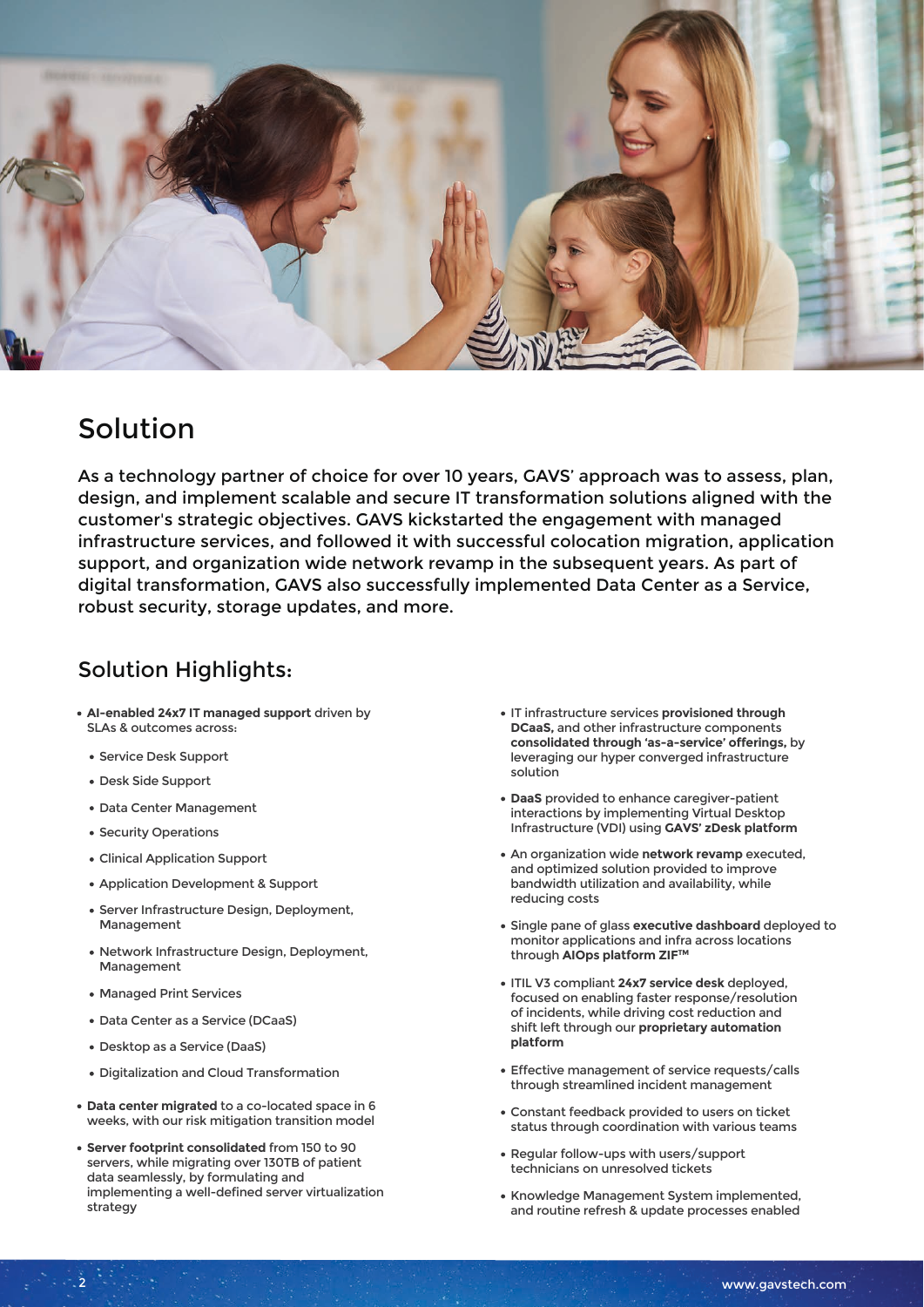

#### Outcome

- Enabled the client's digital transformation journey by digitalization of infrastructure
- Accelerated transformation leveraging time tested methodologies & project mgmt. expertise
- 50% improvement in Time to Market (TTM)
- 40% reduction in IT operations costs, incl. DC hosting, network bandwidth, and IT operations
- Proactive protection against cyber threats through predictive AI enabled SOC operations
- 99.999% availability & high performance of systems through Citrix virtualization environment
- 50% reduction in server footprint by optimizing rack space and power
- 99.9% SLA adherence
- 70% First Point Resolution (FPR)
- Improved Mean Time to Resolve (MTTR) for incidents
- Prediction of events/incidents prior to occurrence helped prevent major outages

## Client Speak

- Chief Information Officer



 $\bullet\bullet$ 

66

- Reduction in high priority incidents reduced downtime
- Improved availability through 24x7 managed server operations
- Increased scalability, reliability, and performance of applications & infrastructure
- 30% improvement in patient care due to 24x7 services/service availability
- Enhanced CSAT levels through consistent response time of 15 minutes across ticket categories
- 25% increase in provider-patient interaction through faster access to information using zDesk, resulting in better patient experience
- Increased productivity and quality of care by freeing up provider time to see more patients and enabling better focus on patients due to enhanced system response using zDesk
- Ability to handle increasing patient volumes and registrations using zDesk

GAVS VDI Solution zDesk has transformed our Provider- Patient experience by enhancing both efficiency and quality. The agility of our EMR using the VDI solution has helped clinicians and other care providers to spend more time engaging patients clearly improving patient satisfaction and productivity.

66

- Chief, Chairman - Department of Medicine

99

www.gavstech.com